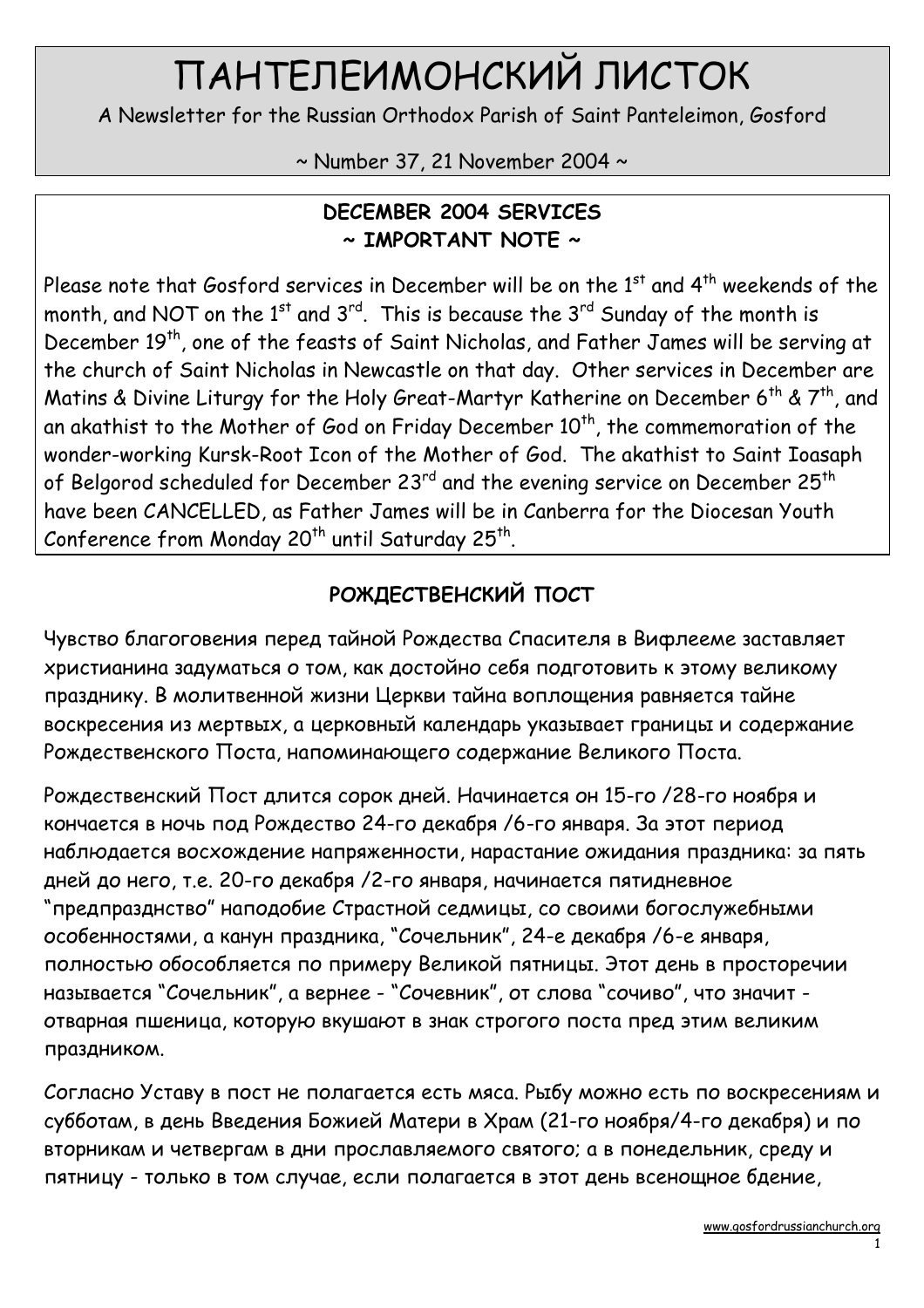например - в престольный праздник. Если в какие дни нет особого праздника, то надо готовить пищу на растительном масле во вторник и четверг, и без него в понедельник, среду и пятницу.

Из издания Сурожской епархии «Соборный листок» №335, ноябрь 1999 г.

### КАК БЫЛ УСТАНОВЛЕН РОЖДЕСТВЕНСКИЙ ПОСТ

Установление Рождественского поста, как и других многодневных постов, относится к древним временам христианства. Уже с четвертого века св. Амвросий Медиодаланский, Филастрий, блаженный Августин упоминают в своих творениях Рождественский пост. В пятом веке о древности Рождественского поста писал Лев Великий.

Первоначально Рождественский пост длился у одних христиан семь дней, у других - несколько больше. На соборе 1166 года бывшем при константинопольском патриархе Луке и византийском императоре Мануиле всем христианам было положено хранить пост пред великим праздником Рождества Христова сорок дней.

Антиохийский патриарх Вальсамон писал, что "сам святейший патриарх сказал, что, хотя дни этих постов (Успенского и Рождественского. - Ред.) не определены правилом, понуждаемся, однако, последовать неписаному церковному преданию и долженствуем поститься... от 15 дня ноября".

Рождественский пост - последний многодневный пост в году. Он начинается 15 (28 - по новому стилю) ноября и продолжается до 25 декабря (7 января), длится сорок дней и потому именуется в Церковном уставе Четыредесятницей, так же, как и Великий пост. Так как заговенье на пост приходится в день памяти св. апостола Филиппа (14 ноября старого стиля), то этот пост называют Филипповым.

http://www.zavet.ru/kalendar/post-r.htm

#### PARISH LIFE: ANNUAL GENERAL MEETING NEWS

On Sunday November 7<sup>th</sup> we held our second Annual General Meeting. Proceeding for around two hours, the AGM heard reports from Father James and the various officebearers concerning the parish's activities over the last 12 months. All reports were well received, and showed the extraordinary progress made by the parish as a whole and the hard work of the parish council. The AGM decided to leave the position of Warden (Starosta) vacant for the coming 12 months, adding another position to the parish council instead. A new parish council and auditing committee were elected. Subject to Archbishop Hilarion's ratification, the parish councillors are now: Nina Golovin, Don Kobeleff, George Fomin, Bill Reid, Rick Golovin, and Kate Marcotrigiano, all of whom are serving for a second term; and Paul Pereboeff and Sophia Kfoury, both newly-elected, having served last year on the auditing committee. Olga Petroff continues on the parish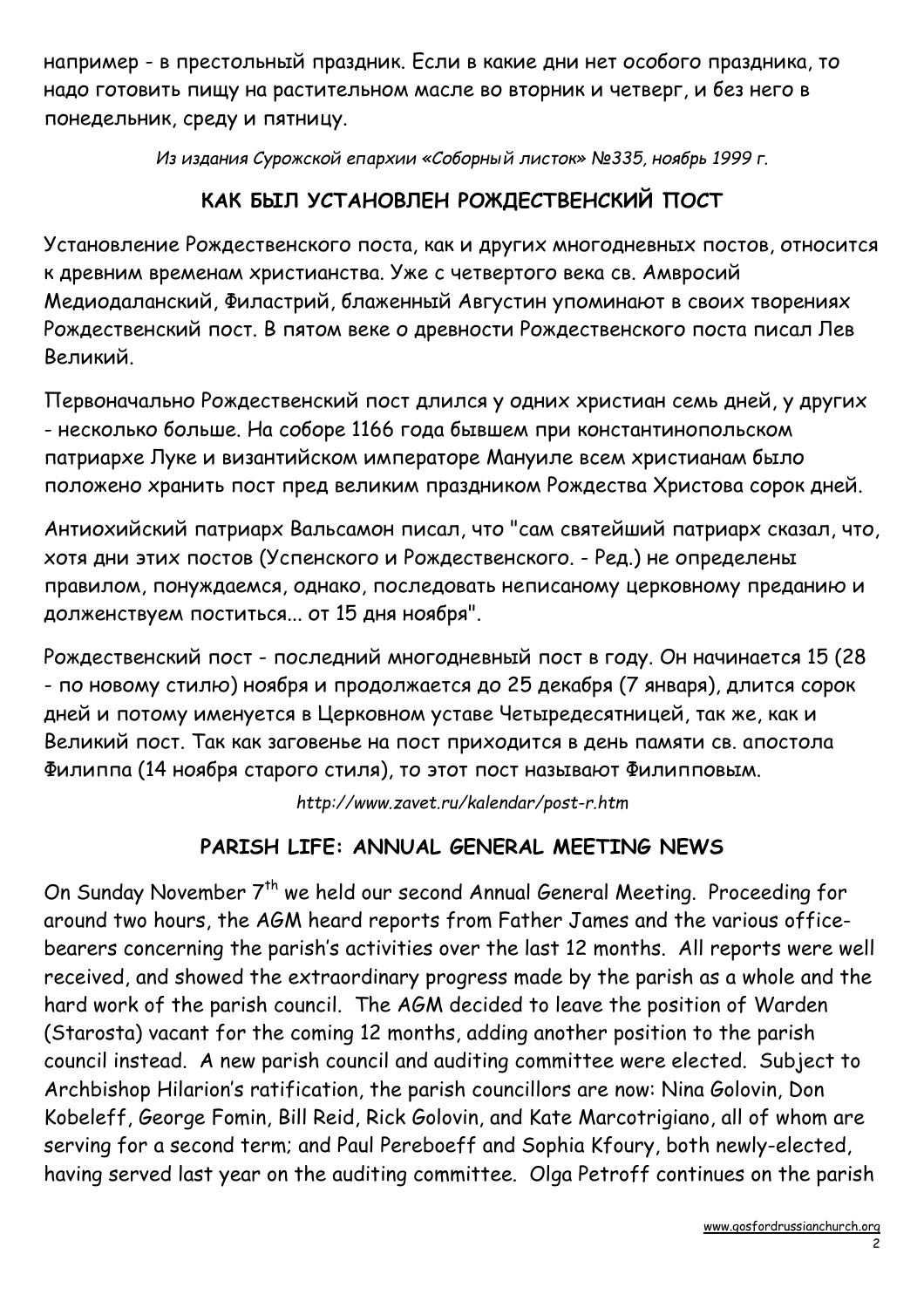council in her capacity as Head Sister. The new auditing committee consists of Nestor Petroff, serving a second term; and Victor Bendevski and Andrew Kfoury, young and energetic members of the parish holding a parish office for the first time. Congratulations to all new and continuing council and auditing committee members on their election! May God help you to labour steadfastly in the service of His Holy Orthodox Church! The new parish council meets for the first time on December  $7<sup>th</sup>$  at 7.00pm.

#### THE PRAYERS OF THE FAITHFUL ARE ASKED FOR:

The sick & suffering: Metropolitan Vitaly, our parishioners Fyodor & Antonina Tialshinsky and Vladimir; Newcastle parishioners Vasili, Alexander, Antonina, Vladimir, Nina, Alexandra; and others known to us: child Ksenia, Ioann

Special needs: Katherine, David, Paraskeva, Vera, Matthew, Tamara, Andrew Prisoners: Dmitri, Irina, Elena & Timothy

Newly-reposed: Tanya Borodin's son & Nina Golovin's brother Victor

Newly-baptised: The child Jacob, baptised here in West Gosford yesterday.

## PARISH LIFE: THE READING OF THE EPISTLE AND GOSPEL IN CHURCH

From the very first service here in Gosford, it has been the practice of this parish to have the reading of the Epistle and Gospel in both languages. Generally this works well, but can become a little unwieldy if there are two or three readings appointed on a Sunday. Read in both languages, this can mean a total of eight or even twelve readings. To avoid drawing the readings out too much, Father James has decided on the following approach:

- When only one reading is appointed, both will be done in Slavonic and in English
- When two readings are appointed, the first will be done in Slavonic and the second in English. Those who do not understand Slavonic can follow the reading in the Sunday bulletins prepared by Father Christopher's Holy Cross Australian Orthodox Mission;
- When three readings are appointed, the first and second will be in Slavonic and the third in English. This happens very rarely; once or twice a year at most.

Please see Father James if you have any questions.

#### CHURCH LIFE: 40TH ANNUAL RUSSIAN ORTHODOX YOUTH CONFERENCE

As mentioned in previous newsletters, the 40th Annual Youth Conference of the Australian and New Zealand Diocese will be held from Sunday the 19th of December 2004 to Saturday the 25th of December 2004 at the Sundown Village, Jerrabomberra Avenue, Narrabundah (Canberra) ACT. This will be the first time that our youth conference has been held in Canberra.